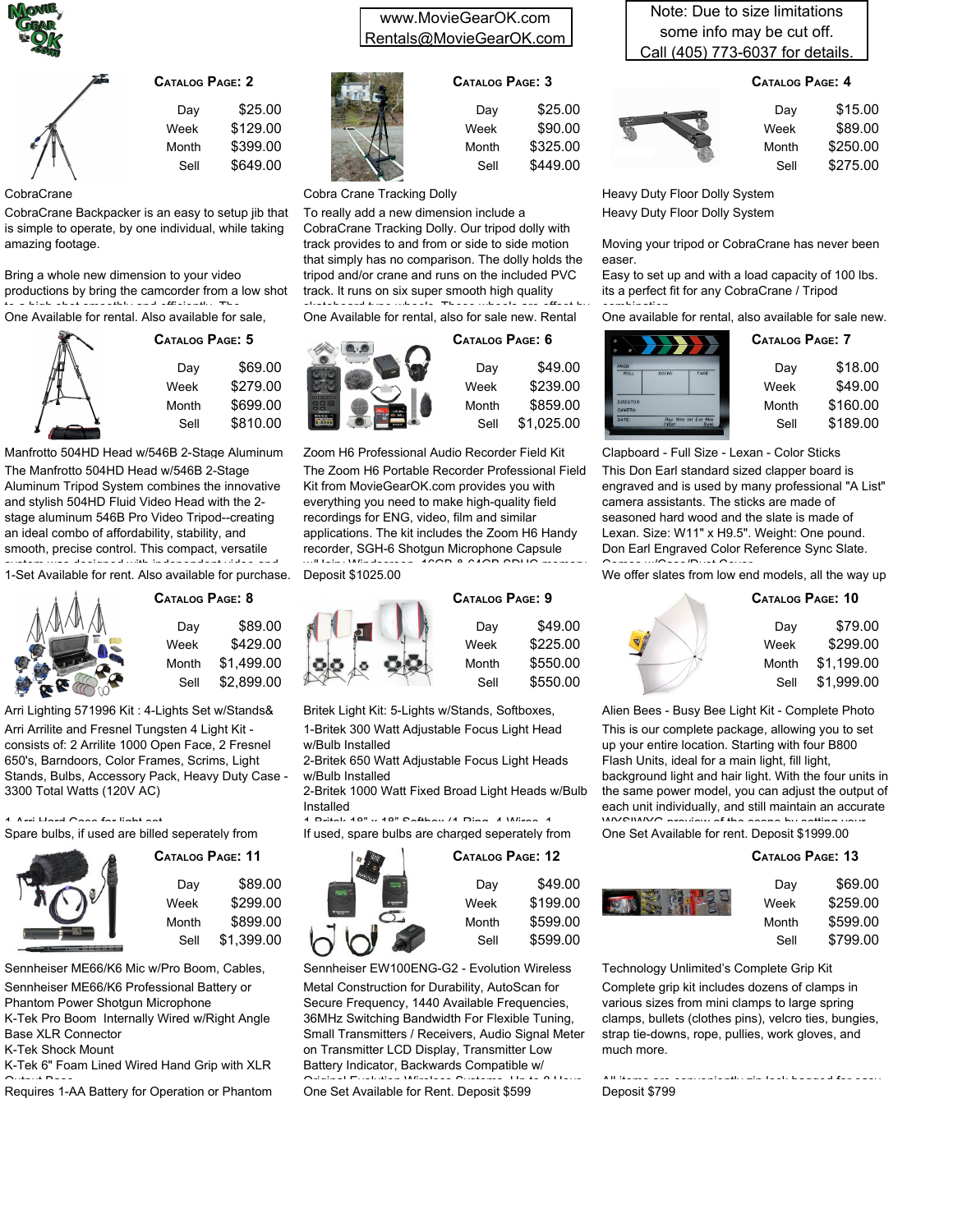



**17 CATALOG PAGE:**

Day Week Month Sell

\$5.00 \$20.00 \$49.00 \$49.00

| Dav   | \$15.00  |
|-------|----------|
| Week  | \$60.00  |
| Month | \$100.00 |
| Sell  | \$169.00 |

Apple Box Set - Sun Valley Cabinets

Apple boxes can be stacked in various combinations to achieve the desired height. With precise craftsmanship every Apple Box Set will come to exactly the same height.

Each Apple Box Set includes:

1-Full Apple Box 2-Sets of four available for rental. Individual Box

High quality PLMS Light Stand 90" Air Cushioned Light Stand

Extended length is 90"

#### 3 - Section

Aluminum Finish

We have 3 of these available currently, and also



| Catalog Page: 20 |          |  |
|------------------|----------|--|
| Dav              | \$29.00  |  |
| Week             | \$79.00  |  |
| Month            | \$169.00 |  |
| Sell             | \$169.00 |  |

Professional 10' x 12' Chromakey Greenscreen

Chroma key digital background created through a special mill dying process provides the truest and richest chroma key colors you can find. We are also proud to offer our chroma key digital backgrounds as a fully machine washable product!

.<br>Made from the highest television in the company countries We also sell bluescreen products and will be happy



**23 CATALOG PAGE:** \$59.00 \$275.00 \$599.00 \$600.00 Day Week Month Sell

Lastolite Skylite Frame-Panel Large Reflector Kit - includes: 78x78" Frame, Silver/White, 3/4 Stop Diffusion Fabrics, Grip Heads, Bag 78" x 78" Reflector Frame w/Sunfire, White, &

The Skylite system is strong yet incredibly light, with a tubular frame held together with Specifications: Frame Size 78 x 78" (198 x 198cm),

### www.MovieGearOK.com Rentals@MovieGearOK.com

|                  | CATALOG PAGE: 15 |         |
|------------------|------------------|---------|
|                  | Day              |         |
| $\boldsymbol{H}$ | Week             |         |
| oε<br>TANT       | Month            |         |
|                  | Sell             | \$45.00 |

Clapboard 'Economy' - Full Size - Masonite

This standard-size clapboard is perfect for students or independent filmmakers who are on a tight budget. This slate is made of masonite and has black & white wood sticks. Dry Erase Pen Not Included. For Sale Only (Allow for possible order time as we only stock one unit)

We offer slates from low end models, all the way up

| CATALOG PAGE: 18 |          |
|------------------|----------|
| Day              | \$15.00  |
| Week             | \$70.00  |
| Month            | \$199.00 |
| Sell             | \$199.00 |
|                  |          |

Hollywood Pro 40" C Stand w/Sliding Leg Low Profile Base Includes Grip Head & Stainless Steel Arm Max Ht: 126.5" (321cm) Min Ht: 53" (126cm)  $\sum_{n=1}^{\infty}$   $\sum_{n=1}^{\infty}$  lbs. (10Kg) Deposit \$199 each. Matthews Hollywood Century "C" Stand - 40"

| <b>CATALOG PAGE: 21</b> |          |
|-------------------------|----------|
| Day                     | \$29.00  |
| Week                    | \$99.00  |
| Month                   | \$199.00 |
| Sell                    | \$219.00 |
|                         |          |

Background Stand Support System

Series B background support systems are ideal for in studio or on location shoots where sheer strength must be combined with portability and easy set-up.

Aluminum construction means they are strong yet light weight.

Note: Counterweight sandbags should always be



The 5 in 1 collapsible reflector disc includes the five most popular reflectors used in the photography industry today. The reflective surfaces are contained in one easy-to-use zippered container. Whether you use the translucent surface for diffusion to obtain a softer look, white-set for a reflector, or the gold tone to achieve warm glowing Deposit \$79 5 in 1 PolyDisc multi-reflector disc (Oval) 36" x 48"

Note: Due to size limitations some info may be cut off. Call (405) 773-6037 for details.



| Day   | \$10.00  |
|-------|----------|
| Week  | \$40.00  |
| Month | \$150.00 |
| Sell  |          |
|       |          |

Professional Century Stand with Grip Arm Kit - 3 section steel tubular construction, shockproof, adjustable supporting height, two grip heads and extension arm. Stands are a favorite among professional photographers, film makers and videographers everywhere for their dependability, safety, and grip-friendly handling. Durable design Note: Counterweight sandbags should always be Professional Century Stand with Grip Arm Kit

| CATALOG PAGE: 19 |  |
|------------------|--|
| \$12.00          |  |
| \$39.00          |  |
| \$89.00          |  |
| \$129.00         |  |
|                  |  |

Pro Boom

Pro Series Boom combines high quality craftsmanship with an excellent value creating an attractive yet practical asset to any commercial studio or location set.

Each boom offers maximum support with minimum bulk and solid locking capabilities with quickness Note: Counterweight sandbags should always be

| <b>CATALOG PAGE: 22</b> |          |
|-------------------------|----------|
| Day                     | \$35.00  |
| Week                    | \$159.00 |
| Month                   | \$299.00 |
| Sell                    | \$350.00 |
|                         |          |

42" x 42" Reflector Frame w/Sunfire, White, &

Lastolite Skylite Frame-Panel Small Reflector Kit includes: 42x42" Frame, Sunfire/White, Diffusion Fabrics, Grip Head, Bag

The Skylite system is strong yet incredibly light, with a tubular frame held together with an internal elastic cord for quick, easy assembly. The frame can also

Specifications: Frame Size: 42 x 42" (107 x 107cm),

| CATALOG PAGE: 25 |          |
|------------------|----------|
| Day              | \$12.00  |
| Week             | \$45.00  |
| Month            | \$99.00  |
| Sell             | \$129.00 |
|                  |          |

The 5 in 1 collapsible reflector disc includes the five most popular reflectors used in the photography industry today. The reflective surfaces are contained in one easy-to-use zippered container. Whether you use the translucent surface for diffusion to obtain a softer look, white-set for a reflector, or the gold tone to achieve warm glowing Deposit \$79 5 in 1 PolyDisc multi-reflector disc (Oval) 40" x 60"

| atalog Page: 20 |          |  |
|-----------------|----------|--|
| Dav             | \$29.00  |  |
| Week            | \$79.00  |  |
| Month           | \$169.00 |  |
|                 |          |  |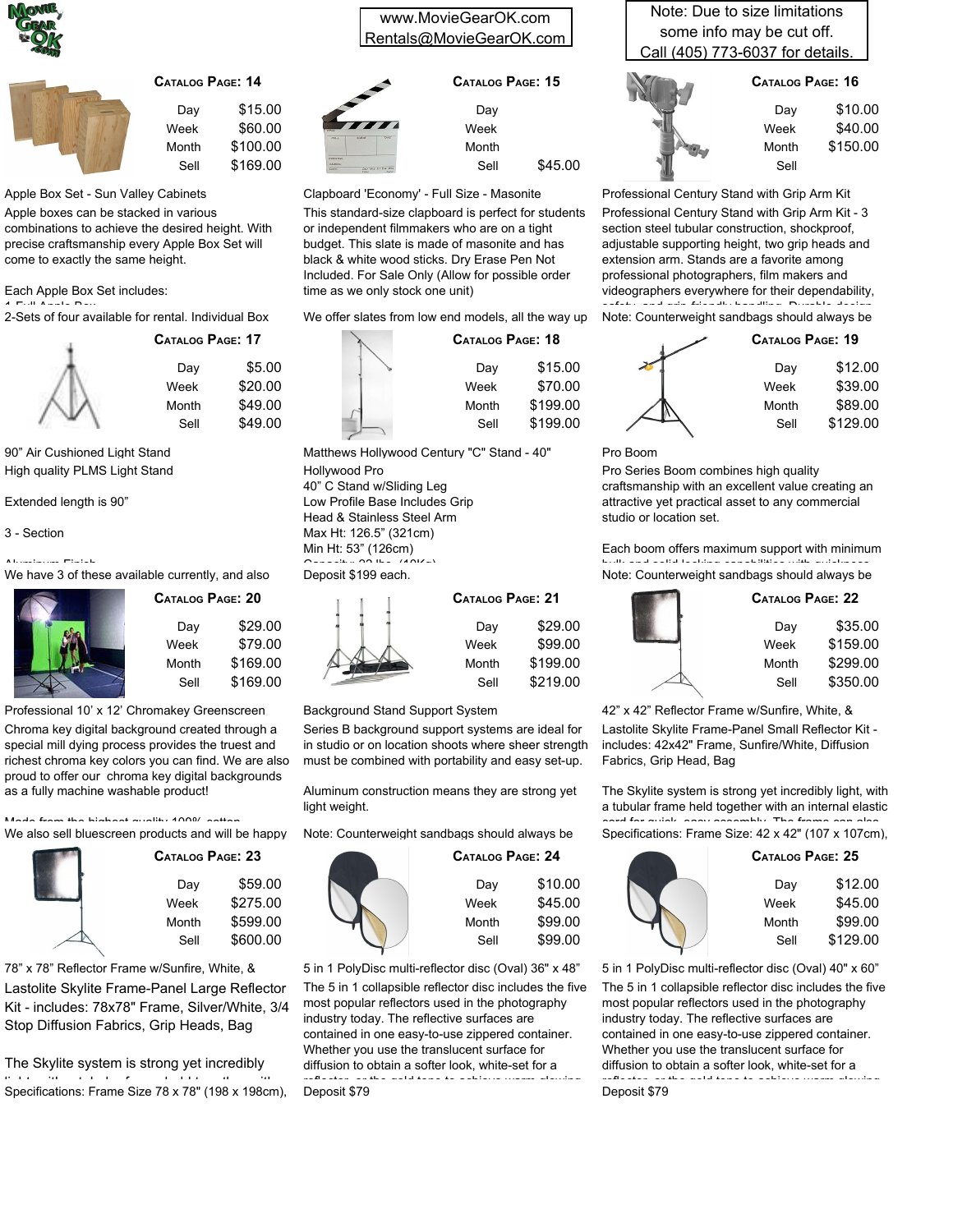

| Dav   | \$18.00  |
|-------|----------|
| Week  | \$79.00  |
| Month | \$249.00 |
| Sell  | \$399.00 |

**29 CATALOG PAGE:**

Day Week Month

\$10.00 \$45.00 \$99.00 \$119.00

Fast Flags can be used to protect the camera lens from flare or to control spill light from other sources. They are constructed using collapsible and durable carbon steel frames and have arms that swing out to 90-degree angles and lock into place. Fabric Westcott Fast Flags Scrim Kit - 24x36" w/4-Flags &

covers are easily interchangeable. Kit Includes: (2) 24" x 36" frames, Single and Double Black Nets, 2- **2 Sets Available for Rental.** Deposit is \$399 each



Sell

CHAUVET HURRICANE 1100 Hurricane Fog Machine Fog Machine w/Wired Remote

\* Output: 8,000 dfm

- \* 1.3L tank capacity
- \* 5-min heat up
- 
- \* Manual fog button \* LED-illuminated tank

One unit Available. Fluid not included. Cost of fluid



#### **32 CATALOG PAGE:** \$9.00 \$30.00 \$50.00 \$79.00 Day Week Month Sell

#### 72" Cable Ramp / Speed Bump

This Speed Bump Features A Versatile Design That Handles The Heaviest Vehicle Loads While Acting As A Dual Channel Cable Protector.

Cable ramp helps protect air lines, water lines and electrical cables from damage. Speed bump has a flexible design that fits contours of road or factory



# **35 CATALOG PAGE:**

| \$10.00 |
|---------|
| \$50.00 |
| \$89.00 |
| \$89.00 |
|         |

COBRA PR 4720-2 WX EVP Advantage® Max

- **SPECIFICATIONS FRS/GMRS** • Battery saver circuitry
- 12-mile range Selectable high/low power in GMRS
- 

• 22 channels •

Speaker/microphone/charger jack<br>We have 4 pairs of these radios currently. They are

### www.MovieGearOK.com Rentals@MovieGearOK.com

### **27 CATALOG PAGE:**



Impact Saddlebag Style Sandbags (Rented or for sale individually, we have 6 in our inventory (See also Pro Photo Studio Sandbags for additional set of 8) They are used for securing the bases of light stands and set walls. This Impact 27 lb capacity bright orange empty saddle style sandbag has two<br>where the elliant density style that there has has Impact Saddle Sandbag, Orange - 27 lb Capacity

wings, to allow draping over light stand legs. Each<br>Total of 12 available for rental, Can order as many



\$59.00 \$275.00 \$699.00 \$899.00 Day Week Month Sell

> \$49.00 \$150.00 \$179.00 \$199.00

> \$10.00 \$50.00 \$95.00 \$129.00

**30 CATALOG PAGE:**

Features: Porter-Cable GT5250-WK Power Back Electric

• 5250 Watts continuous, 6500 Watts surge power

• 10 HP Tecumseh engine with cast iron cylinder sleeve and low-oil protection

• 7 gallon tank provides 10.4 hours of run time at 1/2 load and 7.0 hours run time at full load Deposit \$899



Elite Screens T113NWS1 113-inch 1:1 Portable Tripod Projector Screen Elite Screens 113" Diagonal Portable Projection

To reflect the genius of today's advanced visual technology you need a high-quality projection screen that will capture the rich textures, vibrant colors and laser-sharp contrasts that make images





**Weekender Model W81 12' x 12' (81 sq. ft.) Instant Canopy** 12x12 Quik Shade Canopy (9x9 Top)

Fully-assembled frame, sets up fast and Quik. Strong and durable 150 denier PU-coated and aluminum-backed canopy completely blocks UV rays for cooler shade. Durable steel construction Qty. 2 Available (Deposit \$129 each)

Note: Due to size limitations some info may be cut off. Call (405) 773-6037 for details.

### **28 CATALOG PAGE:**



These Professional studio sand bags are heavy duty, light weight, versatile, portable sand bags. The dual internal zippers are ideal for simple filling, emptying and refilling. Our rental sandbags come filled with approximately 27 LBS of sand in them. Place them around the base of your light or Pro Photo Studio Sand Bags For Light Stands

backdrop stand, or hang them as a counter weight. Total of 8 available.



| <b>CATALOG PAGE: 31</b> |          |
|-------------------------|----------|
| Dav                     | \$50.00  |
| Week                    | \$125.00 |
| Month                   | \$250.00 |
| Sell                    | \$250.00 |

Stinger (Power Cable) Kit

Heavy duty power extension cords (stingers), plus surge strips, light duty extension cords, enclosed in a convenient tote. Rent as a set or individually.

Includes

4-100', 14GA Stingers  $4.50$ ,  $140A$   $\text{O}$ Deposit \$250

### **34 CATALOG PAGE:**



### ViewSonic PJ506D DLP Projector

ViewSonic's PJ506D DLP projector is designed to meet the needs of today's mobile presenters. DLP technology delivers crystal-clear images and brilliant color. With 2, 000 lumens and an ultra-high 2000: 1 contrast ratio, this portable projector is ideal for multimedia lessons in the classroom or dynamic<br>specialistics in the hastelesses. The DJ500D is a

presentations in the boardroom. The PJ506D is a Replacement Lamp: RLC-018, 200W Projector

| CATALOG PAGE: 37 |         |
|------------------|---------|
| Day              | \$8.00  |
| Week             | \$20.00 |
| Month            | \$50.00 |
| Sell             | \$79.00 |

#### Folding Tables

6' Folding Table, Portable with carry handle. Tables fold in center and legs fold for easy transport. Weight capacity for each table is about 35#-40#. Great for use as sign-in or meeting tables, or for kraft services. (Colors may vary slightly from photo as they were not purchased at the same time.)

10 available for rent individually. (Deposit each is